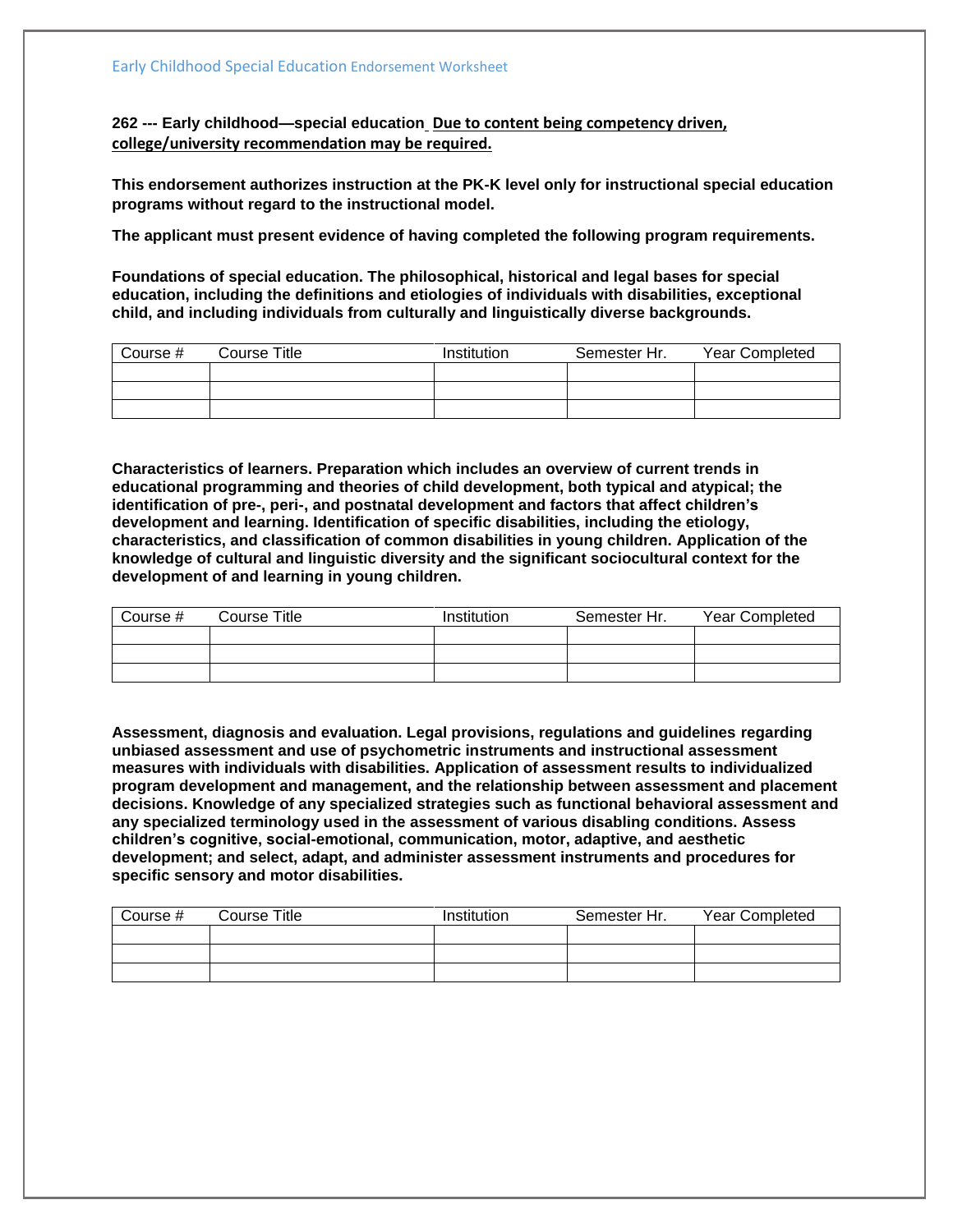**Methods and strategies. Methods and strategies which include numerous models to plan and implement appropriate curricular and instructional practices based on knowledge of individual children, the family, the community, and curricular goals and content. Select intervention curricula and methods for children with specific disabilities including motor, sensory, health, communication, social-emotional and cognitive disabilities. Implement developmentally and functionally appropriate individual and group activities using a variety of formats; develop and implement an integrated curriculum that focuses on special education children from birth to age six, and incorporate information and strategies from multiple disciplines in the design of intervention strategies. Curricula for the development of cognitive, academic, social, language and functional life skills for individuals with exceptional learning needs, and related instructional and remedial methods and techniques, including appropriate assistive technology. This preparation must include alternatives for teaching skills and strategies to individuals with disabilities who differ in degree and nature of disability, and the integration of appropriate ageand ability-level academic instruction.**

| Course # | Course Title | Institution | Semester Hr. | Year Completed |
|----------|--------------|-------------|--------------|----------------|
|          |              |             |              |                |
|          |              |             |              |                |
|          |              |             |              |                |

**Managing student behavior and social interaction skills. Preparation in individual behavioral management, behavioral change strategies, and classroom management theories, methods, and techniques for individuals with exceptional learning needs. Theories of behavior problems in individuals with disabilities and the use of nonaversive techniques for the purpose of controlling targeted behavior and maintaining attention of individuals with disabilities. Design, implement, and evaluate instructional programs that enhance an individual's social participation in family, school, and community activities.** 

| Course # | Course Title | Institution | Semester Hr. | Year Completed |
|----------|--------------|-------------|--------------|----------------|
|          |              |             |              |                |
|          |              |             |              |                |
|          |              |             |              |                |

**Communication and collaborative partnerships. Awareness of the sources of unique services, networks, and organizations for individuals with disabilities including transitional support. Knowledge of family systems, family dynamics, parent rights, advocacy, multicultural issues, and communication to invite and appreciate many different forms of parent involvement. Strategies for working with regular classroom teachers, support services personnel, paraprofessionals, and other individuals involved in the educational program. Knowledge of the collaborative and consultative roles of special education teachers in the integration of individuals with disabilities into the general curriculum and classroom.**

| Course # | Course Title | Institution | Semester Hr. | <b>Year Completed</b> |
|----------|--------------|-------------|--------------|-----------------------|
|          |              |             |              |                       |
|          |              |             |              |                       |
|          |              |             |              |                       |

## **Student teaching. Student teaching in a PK-K special education program.**

| こourse # | Title<br>$\mathsf{\sim}$ ourse $\mathsf{\sim}$ | Institution | Semester Hr. | Year Completed |
|----------|------------------------------------------------|-------------|--------------|----------------|
|          |                                                |             |              |                |
|          |                                                |             |              |                |